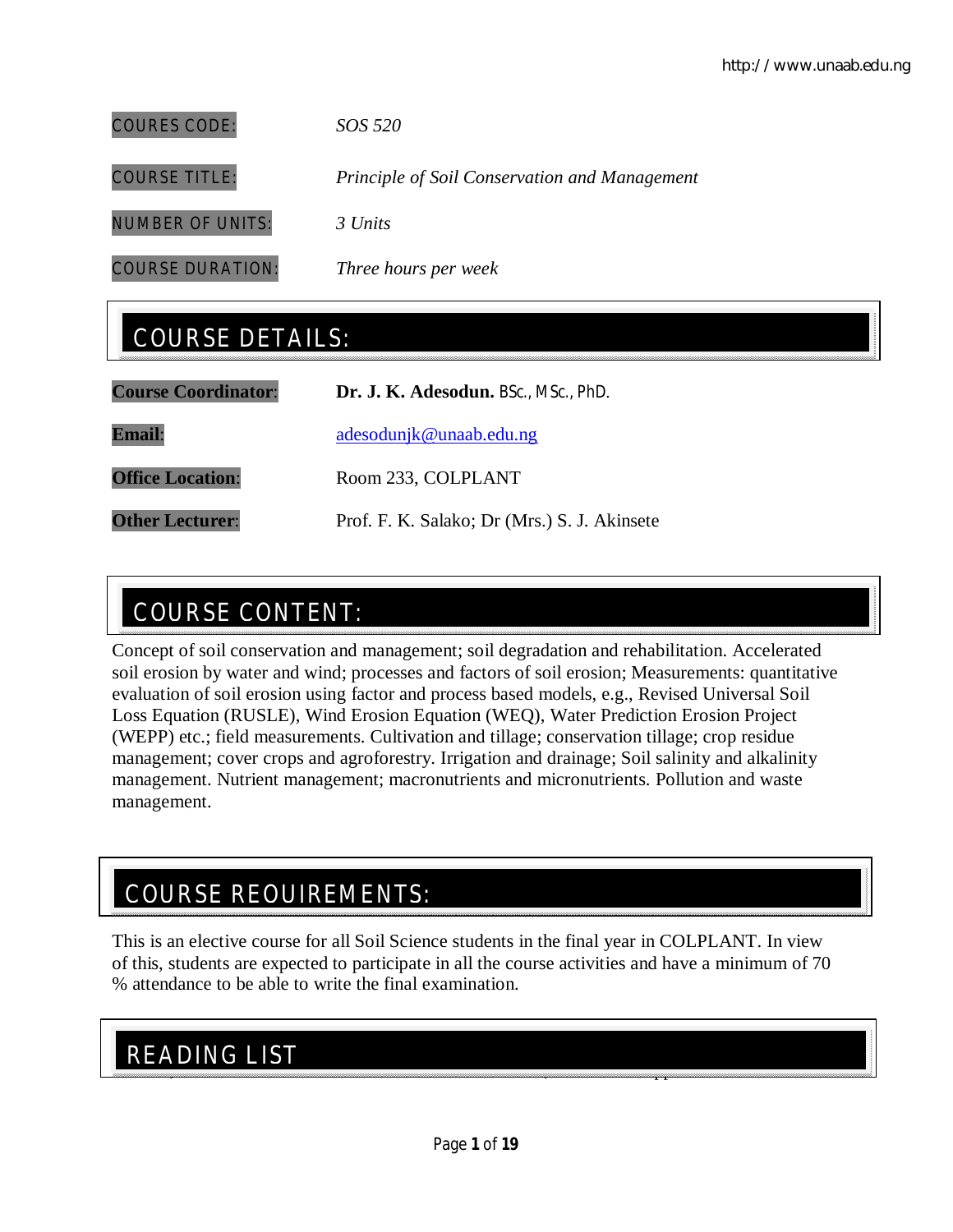- 1. Boardman, J., and Evans, B. (2006). Britain. *In "Soil erosion in Europe" (J. Boardman and J. Poesen, eds.). John Wiley and Sons.*
- 2. Brady, N. C. and R. R. Weil. *The Nature and Properties of Soils*. 12<sup>th</sup> ed. Prentice-Hall,

New Jersey: Prentice-Hall Incorporated, 1999.

- 3. Hudson, N. 1995. Soil conservation. BT Batsford Limited, London. 391 pp.
- 4. Lal, R. 1990. Soil erosion in the tropics. Principles and management. McGraw Hill, Inc., New York, USA. 580 pp.
- 5. Troeh, R.F., Hobbs, J.A., Donahue, R.L. 1991. Soil and water conservation. Second edition.

## LECTURE NOTES:

#### **1.0 Concept of soil conservation**

Soil and water conservation is necessary for sustained productivity of land. Soil erosion is prevented or reduced to a tolerable level, and water is conserved for judicious utilization. Sustainable production implies that agricultural practices would lead to economic gains without impairing environmental quality and the usefulness of the soil for future generation. Therefore, the objectives for soil and water conservation are:

- promotion of proper land use
- prevention of soil erosion
- restoration of the productivity of eroded land
- maintenance of soil productivity
- control of runoff, and regulation of water resource through irrigation and drainage
- maintenance of environmental quality by preventing land and water pollution

#### **2.0 Land degradation (soil degradation)**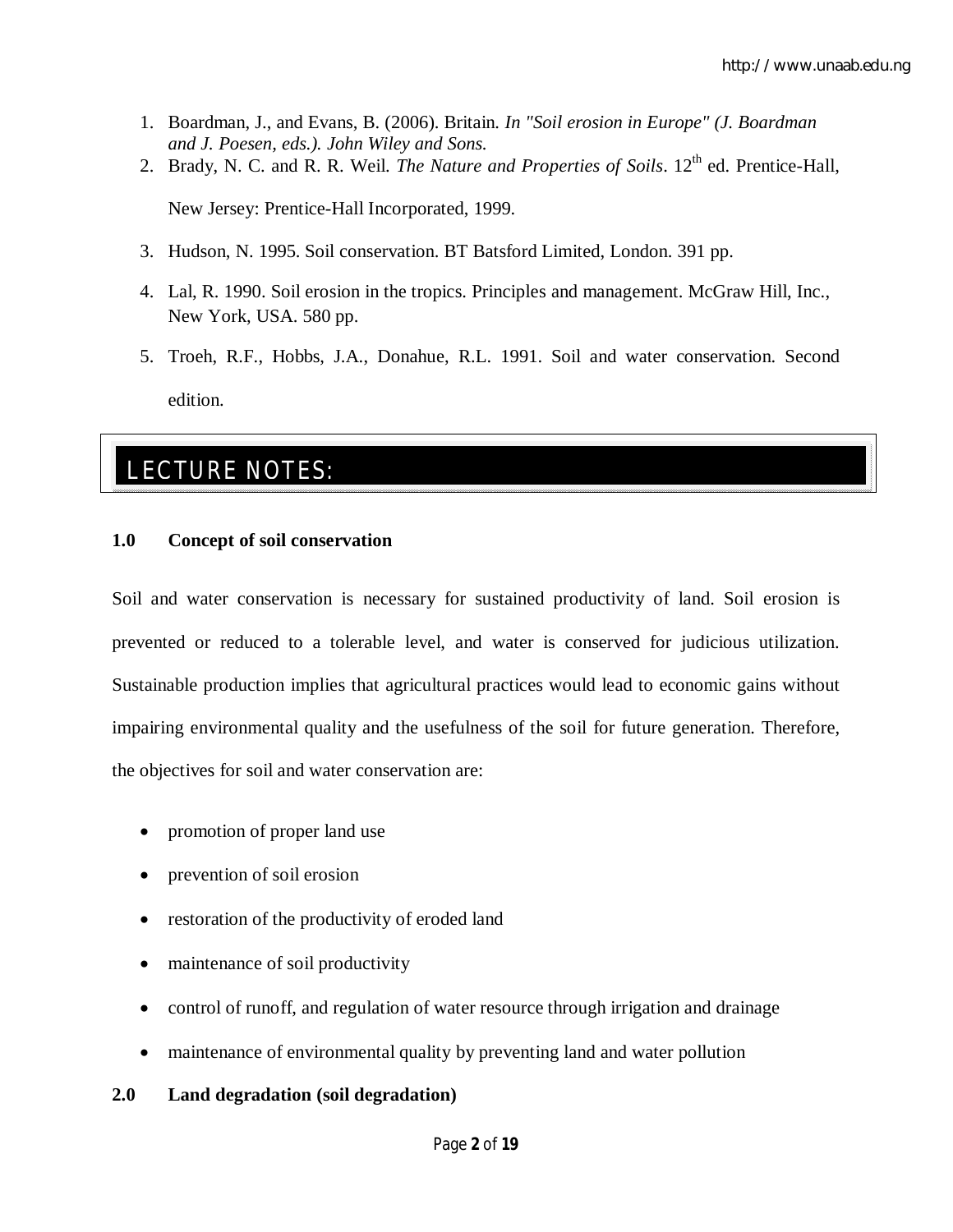Land degradation results in a reduced productive potential and a diminished capacity of land to produce benefits for humanity. Or, it can be described as process by which one or more of the potential ecological functions of the soil are harmed. The causative factors of land degradation are:

- (i) Improper land clearing methods, non use of conservation agriculture
- (ii) Soil compaction from mechanization,
- (iii) Organic matter and soil biota depletion-Improper land clearing methods; Cropping intensification, non-return of residues, non practice of conservation or organic agriculture, acidification
- (iv)Salinization-common in arid areas, arises from inherent soil properties during irrigation,
- (v) Desertification

#### **3.0 SOIL EROSION**

The two main agents of soil erosion are water and wind. Soil erosion in the field can be assessed at the scale of a watershed. A watershed refers to a delineated area with a well-defined topographic boundary and a water outlet. It contains a complex of soils, landforms, land uses, and vegetation. A watershed is a hydrologic unit in which all hydrological processes are related. The terms watershed, catchments and basin are used interchangeably.

## **3.1 Broad classification of soil erosion**

## *Geological or natural or normal erosion:*

Erosion can occur naturally, transforming soil into sediment. This naturally occurring erosion devoid of man's influence is called **geological or natural or norm**al erosion. Under this erosion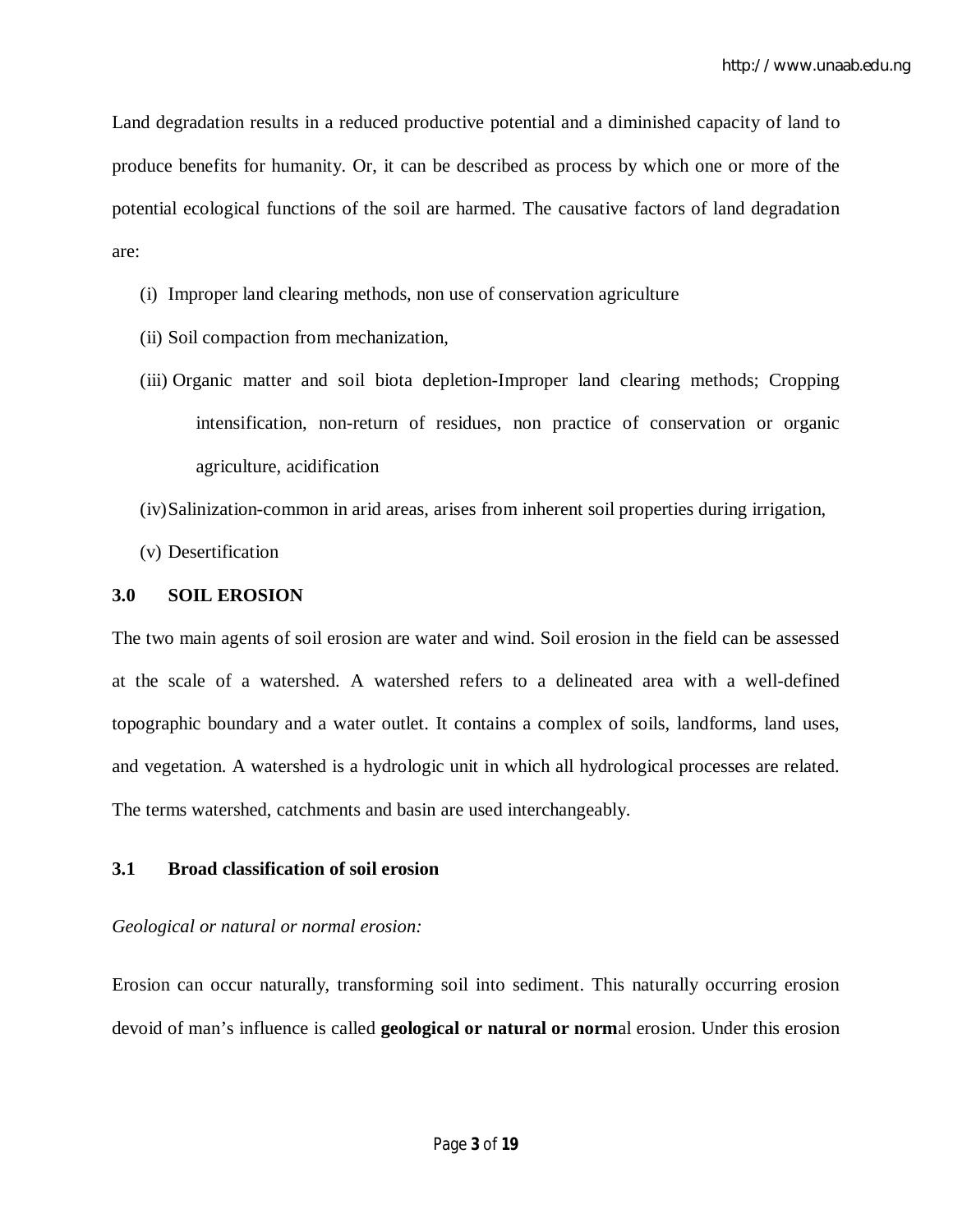type, the process of soil erosion is balanced by the process of soil formation, creating a state of equilibrium.

#### *Accelerated erosion:*

When the process of soil erosion is influenced by human activities, it is **accelerated**. Such accelerated erosion is caused by removal of vegetation, and improper land use and management.

## **4.0 SOIL EROSION BY WATER**

Soil erosion occurs through a 3-stage process, namely,

- detachment
- transportation
- deposition

Soil erosion by water can be primarily linked to rainfall, although water in motion erodes soil, rivers scour soil away, and waves erode shores. Therefore, soil erosion can be defined as the detachment and movement of soil particles by the erosive forces of wind or water. Soil detached and transported away from one location is often deposited at some other place. While soil erosion can be controlled, it is almost impossible to completely stop.

#### **Detachment process**

When a raindrop falls, it accelerates until it reaches a terminal velocity, capable of following processes -

- it detaches the soil
- it destroys granulation or aggregation
- it splashes particles

Loosening of soil particles and their suspension in a water film by raindrops constitute detachment of soil.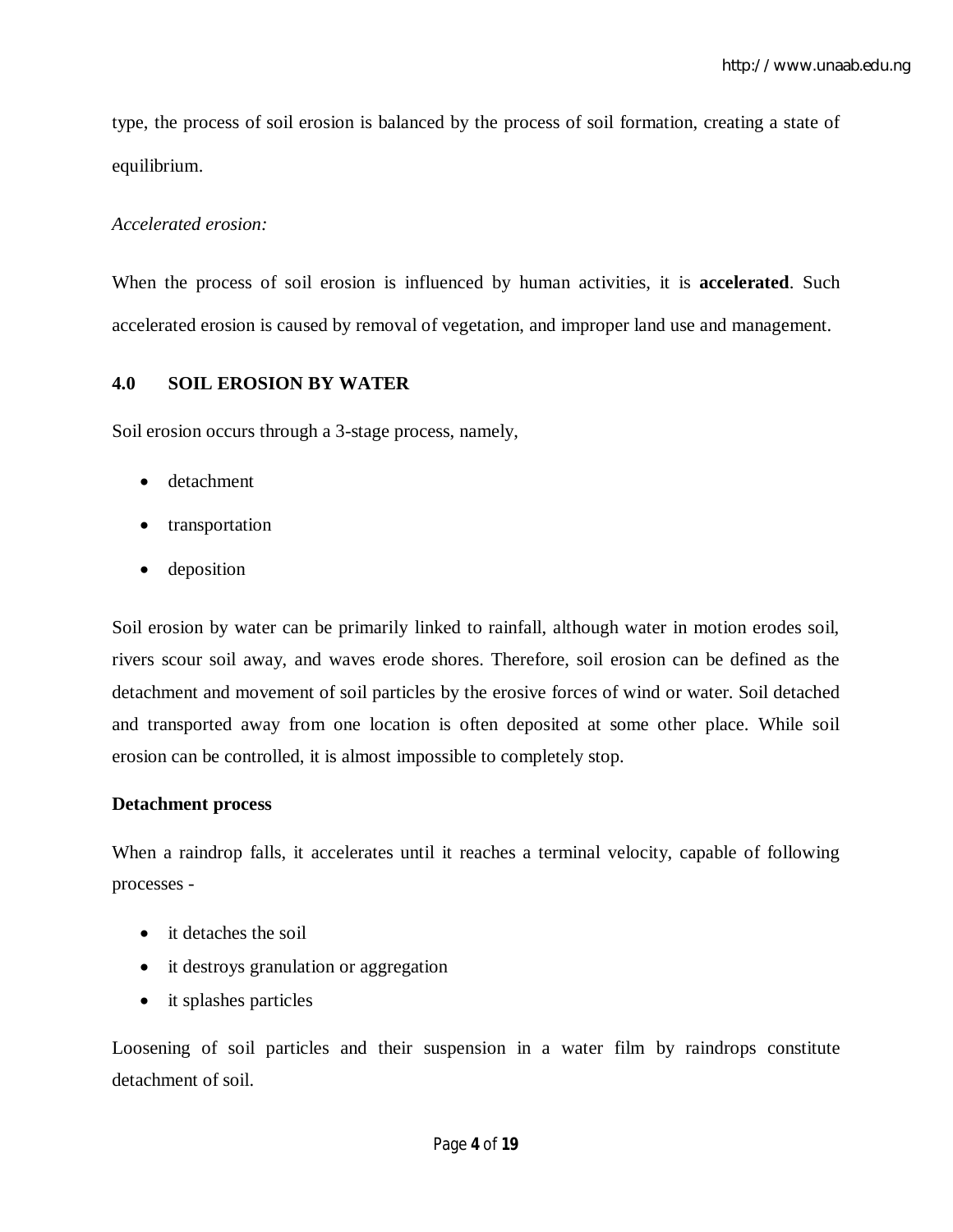#### **Transportation**

As precipitation progresses, water film on the soil surface thickens particularly when the infiltration capacity of the soil has been exceeded. This water film slides down slope, and as it moves it carries with it soil particles. The water moving the soil from place to place is called runoff.

#### **Deposition**

When runoff reaches flat lowland, the current slows down depositing its content. This is the last stage of accelerated erosion. Deposition usually occurs in depressions or at the foot slope. The amount of soil delivered into a stream divided by the amount eroded is termed the delivery ratio.

#### **4.1 Types of Water Erosion**

**Splash erosion:** Raindrops hitting soil aggregates tear it apart by its kinetic energy. The soil particles are splashed as a consequence of this action

**Sheet erosion:** When precipitation exceeds soil permeability, excessive water will form a thin sheet or film. This film of water or film current moves over the soil, sometimes with small ripples. In the process, splashed soil is removed more or less uniformly. This is termed sheet erosion. Sheet erosion removes fine particles and organic matter without any easily detectable trace.

**Rill and Interill erosion:** Rills are channel which could be obliterated easily by normal tillage operations. A rill is always no more than 30 cm depth and 100 cm in width. They are formed when water has accumulated on the ground, and the film of water becomes streamlets which have greater scouring action than sheet flow. Rills can easily be formed along furrows planted along slopes.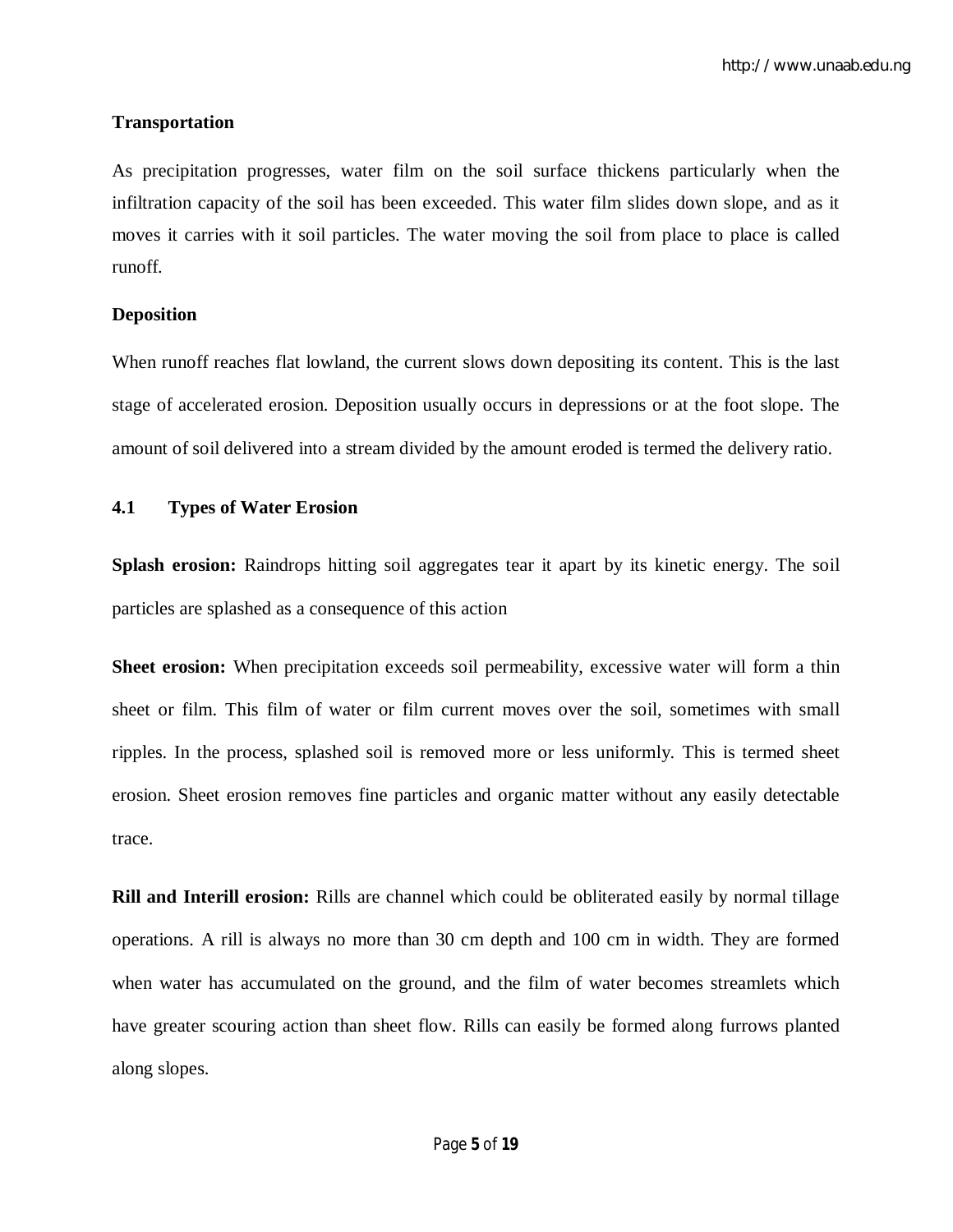Interrill (between rills) erosion is sometimes referred to as sheet erosion; but technically, interill erosion is the detachment and transport of particles by rain impact and shallow overland flow.

**Gully erosion:** When rills advance, gullies are formed. These are erosion channels too large to be obliterated by ordinary tillage. In gullies, runoff develops as powerful torrents with enhanced capability of erosion

## **4.2 Factors influencing soil erosion by water**

The following are the factors which influence soil erosion by water

- Climate: rainfall
- Soil: its characteristics
- Topography: slope length, slope steepness and slope shape
- Vegetation: presence of crop, forest, and vegetation management
- Human behavior; land exploitation and management

## **Rainfall**

The potential ability of rainfall to cause soil erosion is called erosivity. In evaluating rainfall erosivity, rainfall should first be perceived as an aggregation of different drops of water. Then it can further be perceived in amount as the summation of the amount of individual drops. Individual drops play a significant role in detaching the soil, and the cumulative drops as runoff transport and deposit detached soil. Therefore rainfall characteristics which influence it erosivity are:

- Amount, duration and intensity
- Drop size and drop size distribution
- Terminal velocity
- Kinetic energy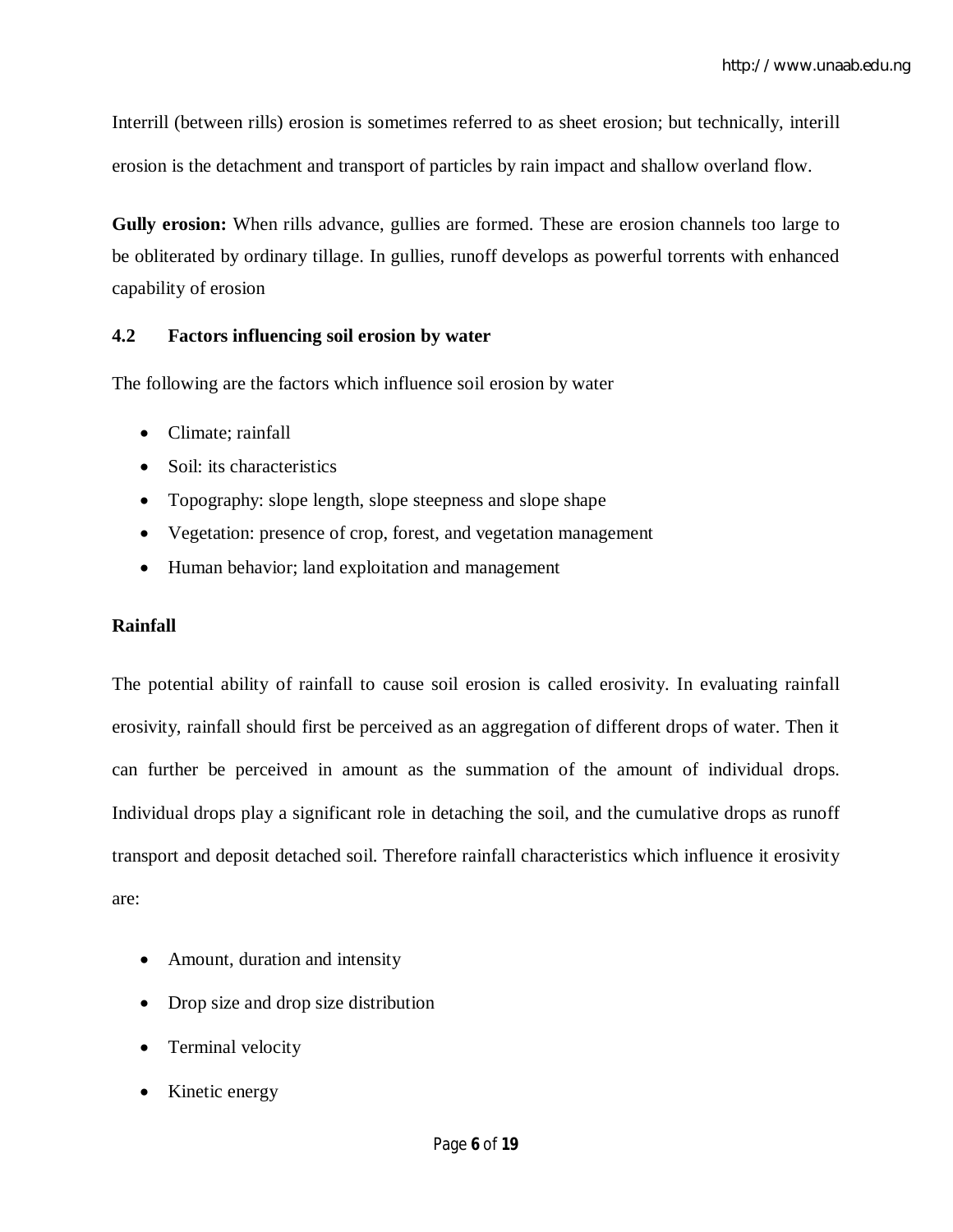#### **Soil**

The vulnerability of the soil to erosion is called soil erodibility. Erodibility of the soil can be influenced by the inherent characteristics of the soil, the topographic features- slope, and the management of the soil.

Soil texture and particle size distribution are important in sediment detachment, dispersion and transportation. The bigger the particle the more the force required for its transportation

#### **4.3 SOIL EROSION ASSESSMENT**

#### **Measurement of Water Erosion**

Universal Soil Loss Equation (USLE) -predict annual soil loss by water –Wischmeier and Mannering, (1969).

#### $A = R K L S C P$

Where, A= the predicted soil loss ( $\text{kgm}^2\text{s}^{-1}$ ) is a product of:

R= rain fall erosivity K= soil erodibility  $L=$  slope length S= slope gradient or steepness C= cover and management P= erosion control practices

Limitations of the USLE

1. The USLE was designed to predict the amount of soil loss by sheet and rill erosion in an average year for a given location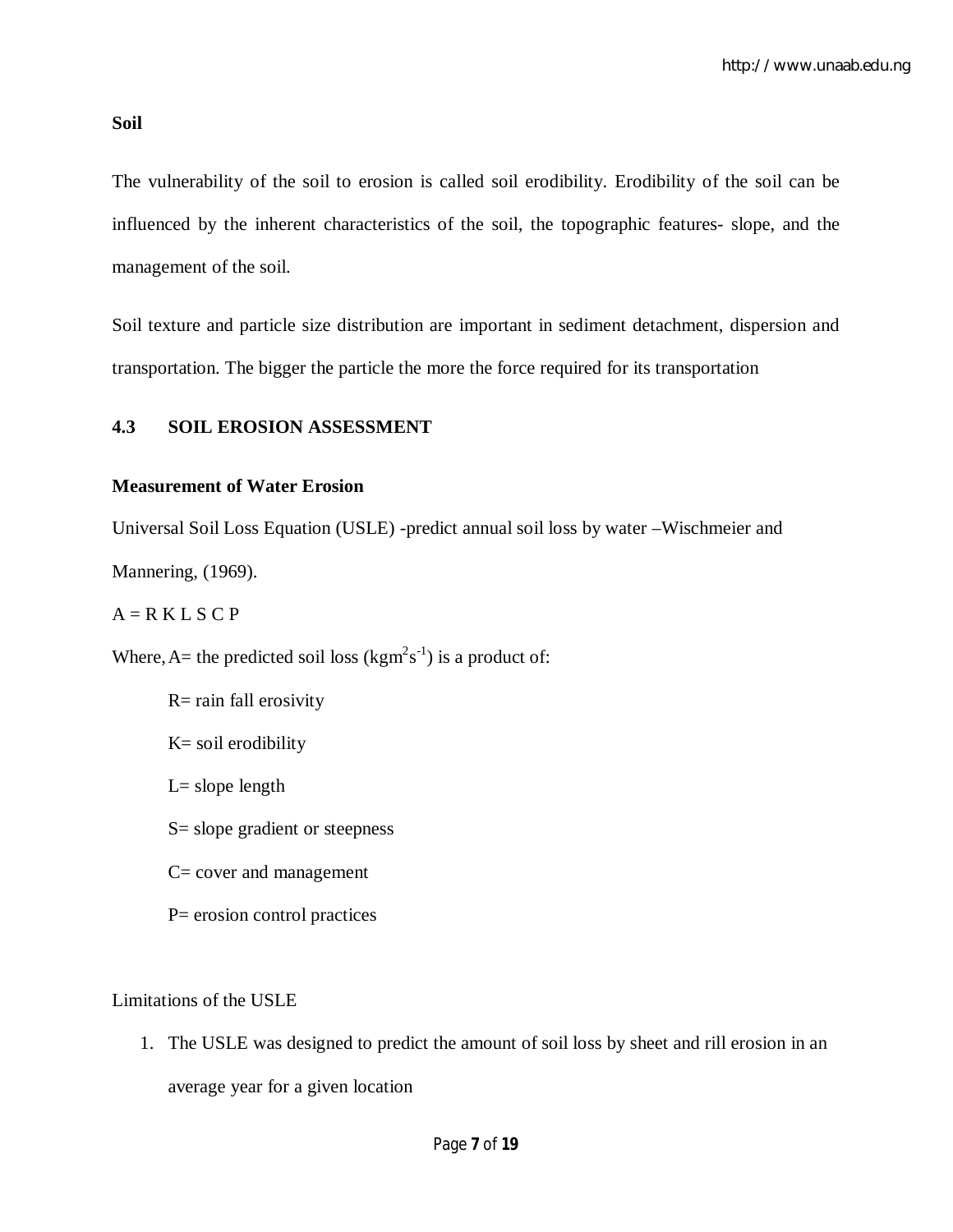- 2. It cannot predict the extent of gully erosion.
- 3. It cannot predict sediment delivery to streams
- 4. It is applicable to a plot size of 9% slope and 22 m long

Other prediction models have been developed, which are referred to as the process-based models, Process-based models or analytical component models: They explain mathematically each of the separate physical processes and then combine the separate effects. Such models often require the use of computers to facilitate their use. These include the following:

#### 1. **Revised Universal Soil Loss Equation**

- RUSLE (Renard*et al.,*1997), is the successor of the USLE
- The USLE was updated and computerized in the early 1990's to create an erosion prediction tool called the RUSLE.
- The RUSLE uses the same basic factors of the USLE. However, some factors are better defined and improved the accuracy of soil loss prediction
- This computer software package is constantly being improved and modified for better prediction.
- 2. Water Erosion Prediction Project (WEPP) model -The Water Erosion Prediction Project was initiated in 1986 (Foster et al., 1989).
- 3. EUROSEM (Morgan *et al* . 1992).
- 4. GUEST (Misraand Rose 1996; Rose *et al* . 1997)
- 5. Erosion Productivity Impact Calculator (EPIC) model (Sharpley and Williams, 1990)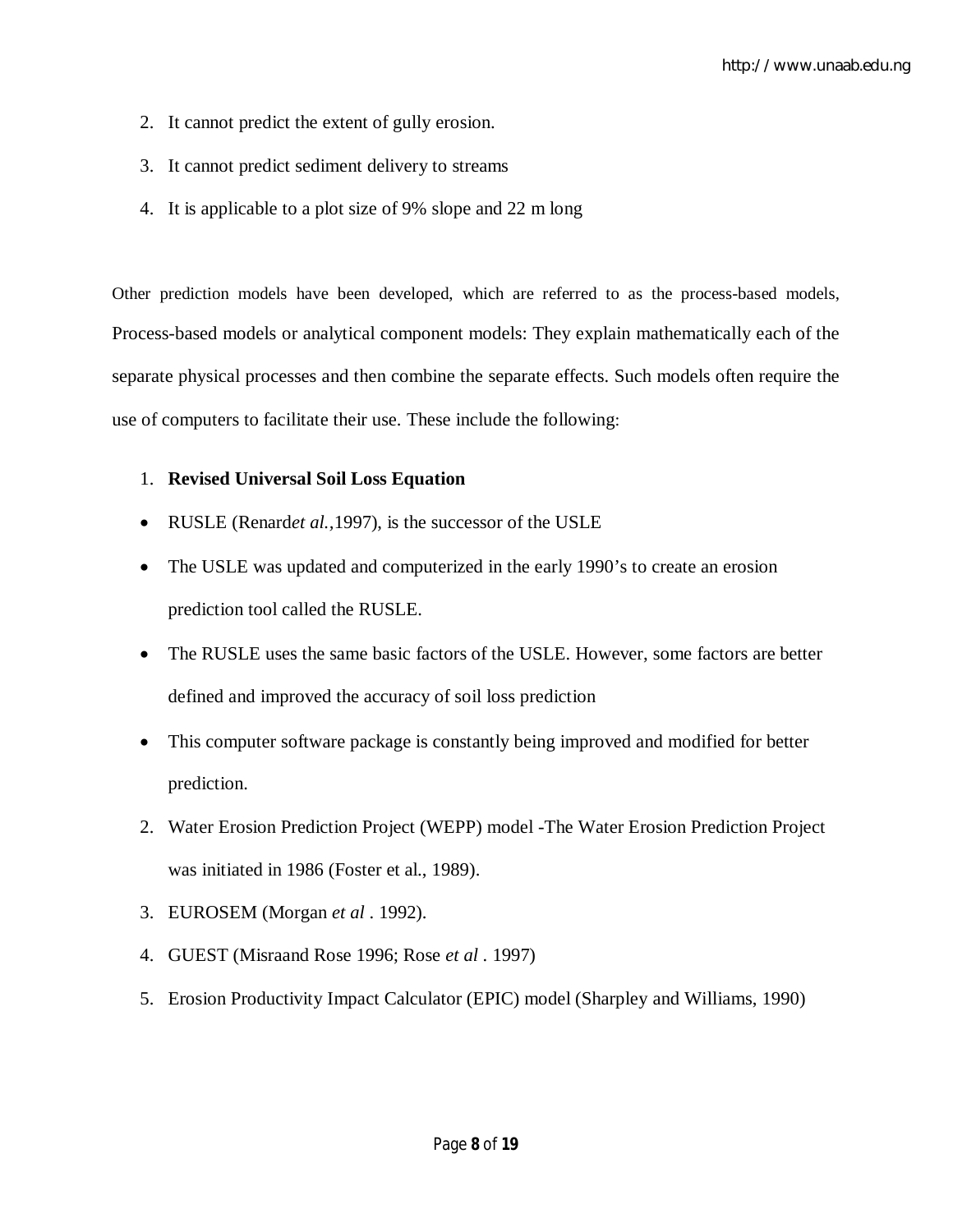6. Modified Universal Soil Loss Equation (MUSLE) : The MUSLE equation was developed by J. R.Williams1975 as a method to estimate sediment delivered from small watersheds for individual storms

#### **Water Erosion Prediction Model (WEPP)**

The objective of WEPP is to develop a new generation of erosion prediction technology for use by conservation planner at the field level. The technology is based on fundamentals of erosion and hydrological sciences, and it is computer-driven. WEPP is a simulation model that computes on a daily basis, the rates of hydrologic, plant-growth, and even litter-decay process.

#### **Soil Erodibility**

Soil erodibility values were obtained directly from measurements on soil conservation experiment stations. They can be determined using rainfall simulators on small plots. Still they can be determined from relationships between soil properties and soil erodibility as developed in the Wischmeier nomograph. To use the nomograph the following parameters are needed -

- $\bullet$  % silt + % very fine sand
- % organic matter
- % sand  $(0.10 \text{ to } 2.00 \text{ mm})$
- Class of soil structure
- Class of permeability

#### **Slope factor (LS)**

Slope length is the horizontal distance downslope from point where overland flow begins to where runoff enters a waterway or where deposition starts. Erosion is proportional to slope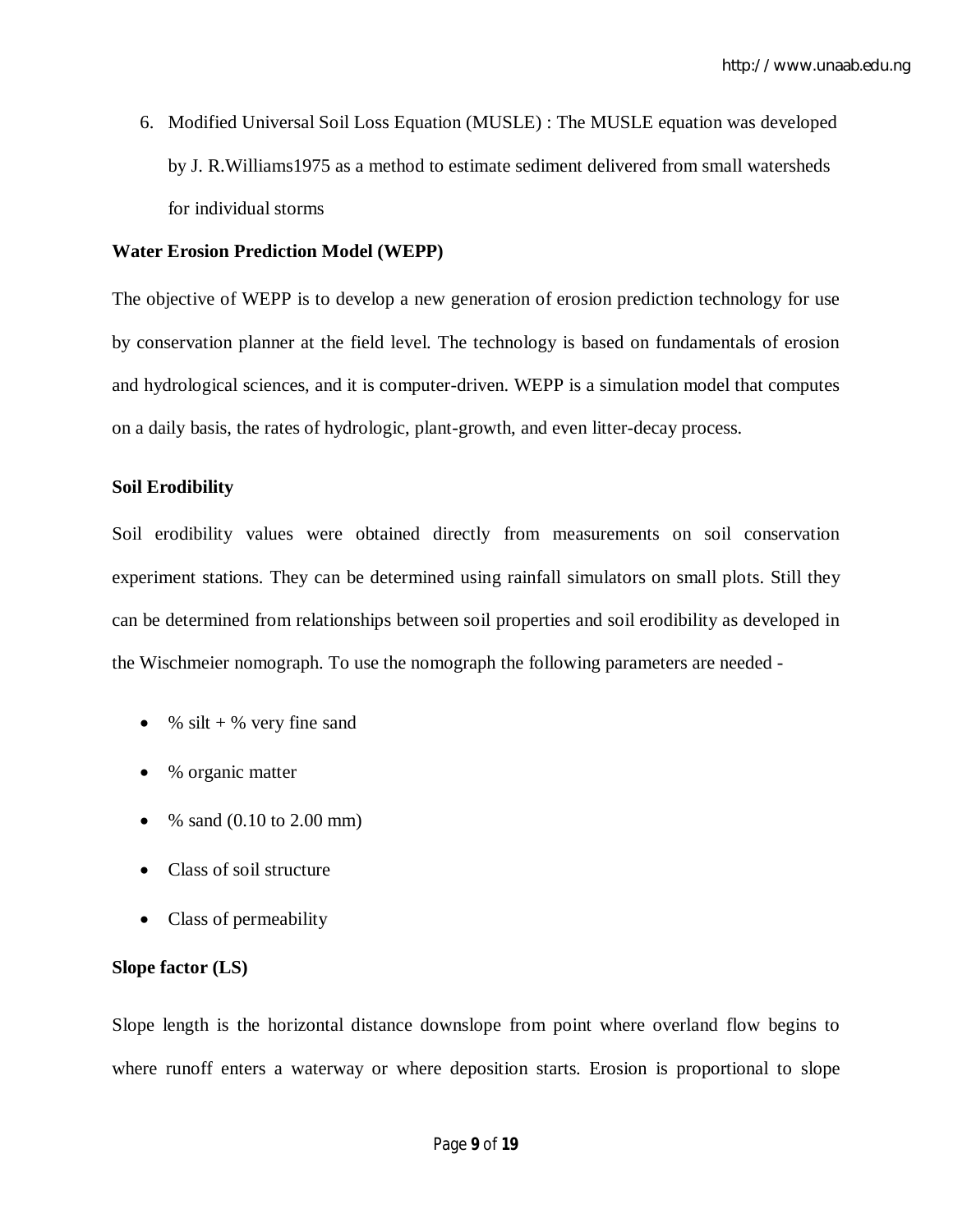length raised to a power, *m*. Values of m range from 0.02 to  $> 0.8$  slope steepness. The standard slope length used in determining K values is 22.1 m (72.6 ft).

Slope steepness is defined as the gradient expressed in units of vertical rise or fall per unit of horizontal distance (decimal fraction). It is convenient in the field to determine slope as the vertical fall per unit of distance along the land surface. Differences are negligible for gentle grades, but increase as slopes become steeper.

#### **Cover-Management Factor**

Cover-management effects on erosion are complex and diverse. Type of crop, stage of growth, and crop and soil management are important. Some crops and crop sequences maintain good soil cover; others leave the land bare for extended periods.

#### **Supporting Practice Factor (P)**

Special practices are frequently needed in addition to the protection provided by normal crop and soil management practices. Most common practices are contour cultivation, contour strip cropping, terracing.

#### **5.0 SOIL EROSION BY WIND**

Wind erosion processes (detachment, transportation and deposition) are similar to that of water erosion. However, soil movement by wind is different. The basic causes of wind erosion are:

- Loose, dry and finely divided soils
- Smooth and bare soil surface
- Strong wind
- Large field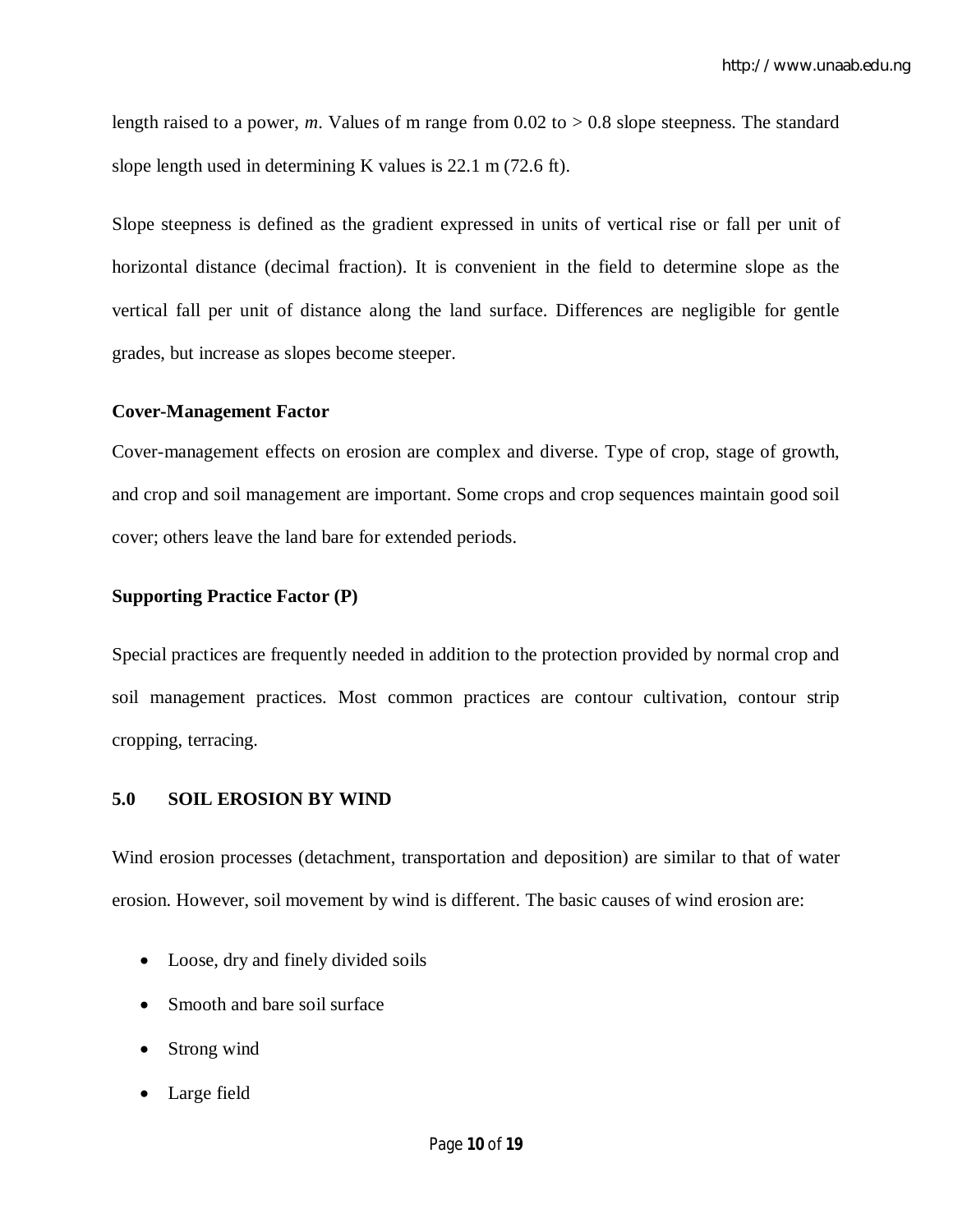Wind erosion can be eliminated or curtailed whenever:

- (i) The soil is compacted, kept moist or made up of stable aggregates or clods large enough to resist the force of the wind
- (ii) The soil surface is roughed or covered by vegetative residue
- (iii) The wind velocity near the ground is somewhat reduced.

#### **5.1 Types of Soil Movement**

Saltation, surface creep, and suspension are the three types of soil movement which occur during wind erosion. While soil can be blown away at virtually any height, the majority (over 93%) of soil movement takes place at or below one meter.

*Saltation:* Soil particles move in a series of short leaps pr bounces. Saltation means 'to jump'. The jumping grains gain a great deal of energy, and may knock other grains into the air or bounce back themselves. The particles remain close to the ground as they bounce. The particles are often stopped by obstructions or reduced wind velocity. The major fraction of soil moved by the wind is through the process of saltation.

*Surface creep*: This is the rolling and sliding along the surface of the larger particles. Soil grains larger than 0.5 mm cannot be lifted. This causes them to roll and slide along the surface after coming into contact with saltating particles.

*Suspension:* This occurs when very fine dust particles are lifted into the wind. Soil particles less than 0.05 mm in diameter, such as, silt size and smaller are kept suspended by the turbulence of air currents. These particles only drop out of air if rain washes them or wind velocity reduces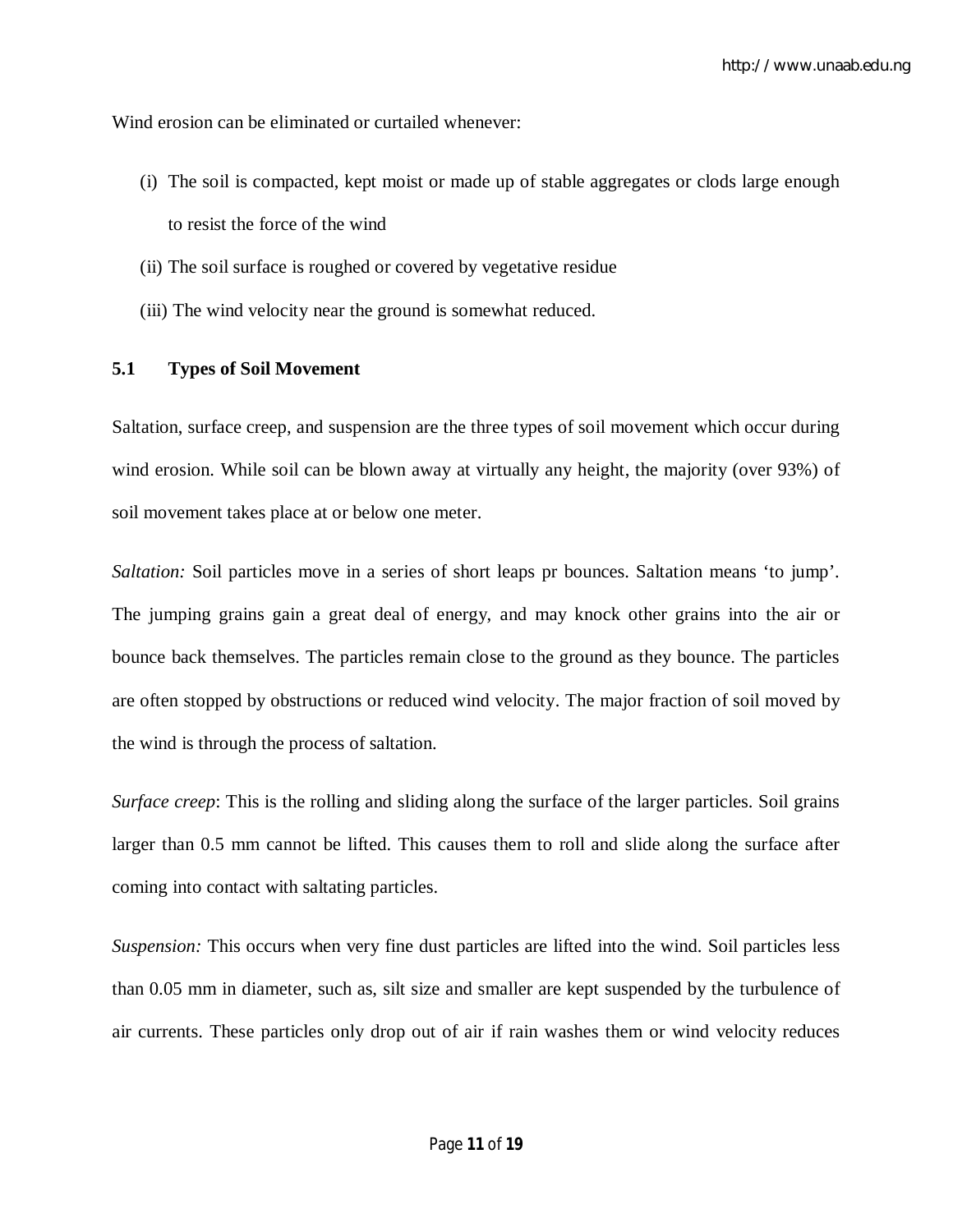drastically. They can be thrown into the air through impact with other particles or by the wind itself.

#### **5.2 Factors affecting wind erosion**

Soil moisture: Wet soil does not blow because of the adhesion between water and soil particles. Dry winds generally lower soil moisture to below wilting point before wind erosion takes place.

Wind velocity: The rate of wind movement, especially gusts having greater than average velocity will influence wind erosion. Standard wind velocity is measured at a fixed height of 9 m above the ground.

Height: Velocity of even a steady wind increases dramatically above the ground surface. Wind velocity over a bare surface is zero at a height close to the surface below the tops of irregularities.

Wind turbulence: Wind strong enough to cause erosion is always turbulent, with eddies moving in all directions at a variety of velocities. Turbulence increases with increases in friction velocity, with increasing surface roughness, and with pronounced changes in surface temperature. Turbulence is important in keeping soil grains suspended in air.

Surface roughness: Wind velocity is less severe when the surface is rough. This can be achieved by tillage, ridging and/or mulching

Soil properties: Apart from soil water content, other soil properties which influence wind erosion are (i) stability of soil aggregates, (ii) size of erodible soil fractions. The presence of clay, organic matter and other cementing agents enhance aggregate stability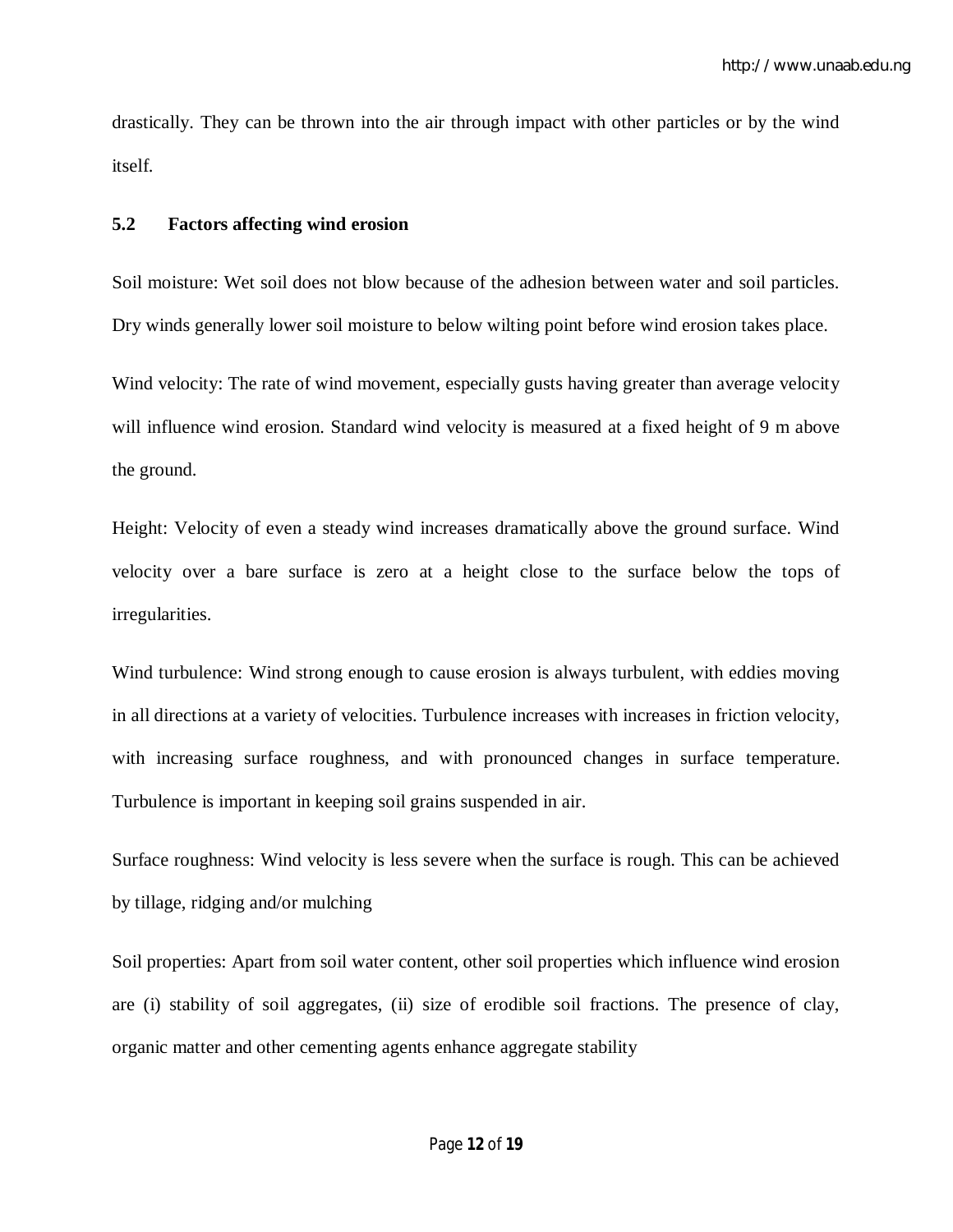Vegetation: Vegetation or residue mulch especially those with rows running perpendicular to the prevailing wind direction reduce wind erosion. Wind velocity approaches zero near the soil surface in a vegetated area. In addition, plant roots bind the soil.

Length of exposed area: Soil drifting increases substantially with increasing length of the eroding strip

## **5.3 PREDICTING WIND EROSION**

A wind erosion prediction equation (WEQ) has been in use since the late 1960s:

 $E = f(ICKLV)$ 

The predicted wind erosion E is a function *f* of:

 $I =$ soil erodibility factor

 $C =$  climate factor

 $K = soil-ridge-roughness factor$ 

 $L =$  with of field factor

 $V =$  vegetative cover factor

The WEQ involves the major factors that determine the severity of the erosion, but it also considers how these factors interact with each other. It is not possible to predict wind erosion by simply multiplying the factors as in USLE.

The soil erodibility factor I relates to the properties of the soil and the degree of the slope in question.

The soil-ridge-roughness factor K takes into consideration the cloddiness of the soil surface, vegetative cover V, and ridges on the soil surface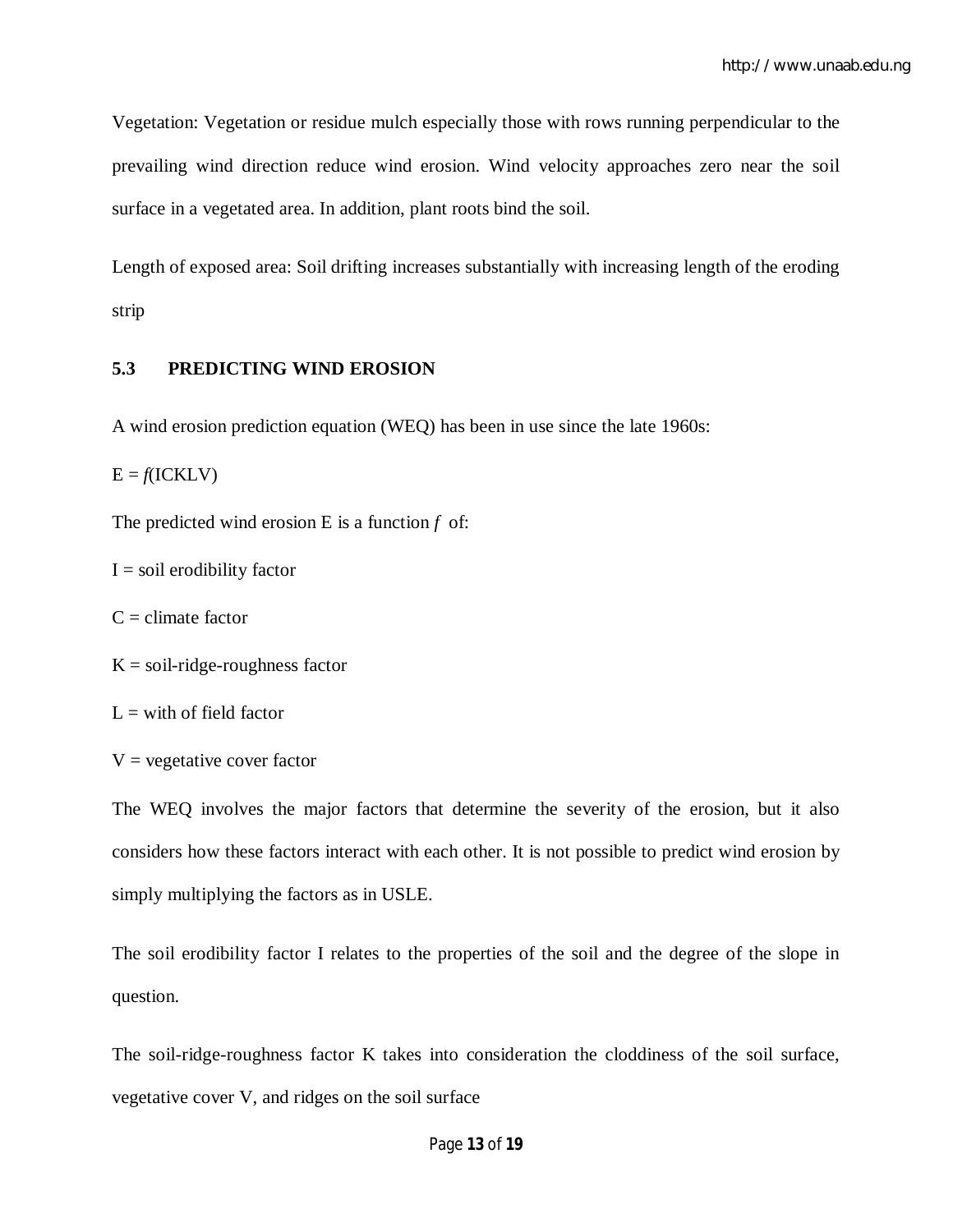The climatic factor C involves wind velocity, soil temperature, and precipitation (which controls soil moisture)

The width of field factor L is the width of a field in the downwind direction. Naturally the width changes as the direction of the wind changes, so the prevailing wind direction is used.

The vegetative cover V relates not only to the degree of soil surface covered with residues, but to the nature of the cover-whether it is living or dead, still standing or flat on the ground.

#### **5.4 WIND EROSION CONTROL**

The factors of wind erosion give clues to methods of reducing it. Little can be done to change climate in an area, but it is possible to alter one or more of the other factors

Soil surface management: Tillage. To minimize wind erosion, the surface should be rough, in cloddy condition and with surface residues. Tillage should be carried out when the soil moisture is adequate.

Soil water management: Water conservation practices which reduce loss of water through evapotranspiration include weeding, conservation tillage, and reduction of runoff through surface roughness or terraces

Altering length of field: The length of eroding field can be altered by strip cropping or by installing wind breaks perpendicular to the direction of the prevailing wind.

Planting rows of shrubs or trees to serve as windbreaks or shelterbelts is effective in reducing wind erosion. Local recommendations for appropriate species should be followed with vegetative windbreaks. The distance protected by a windbreak may be 6 to 15 times the height of the barrier, with effectiveness decreasing with distance.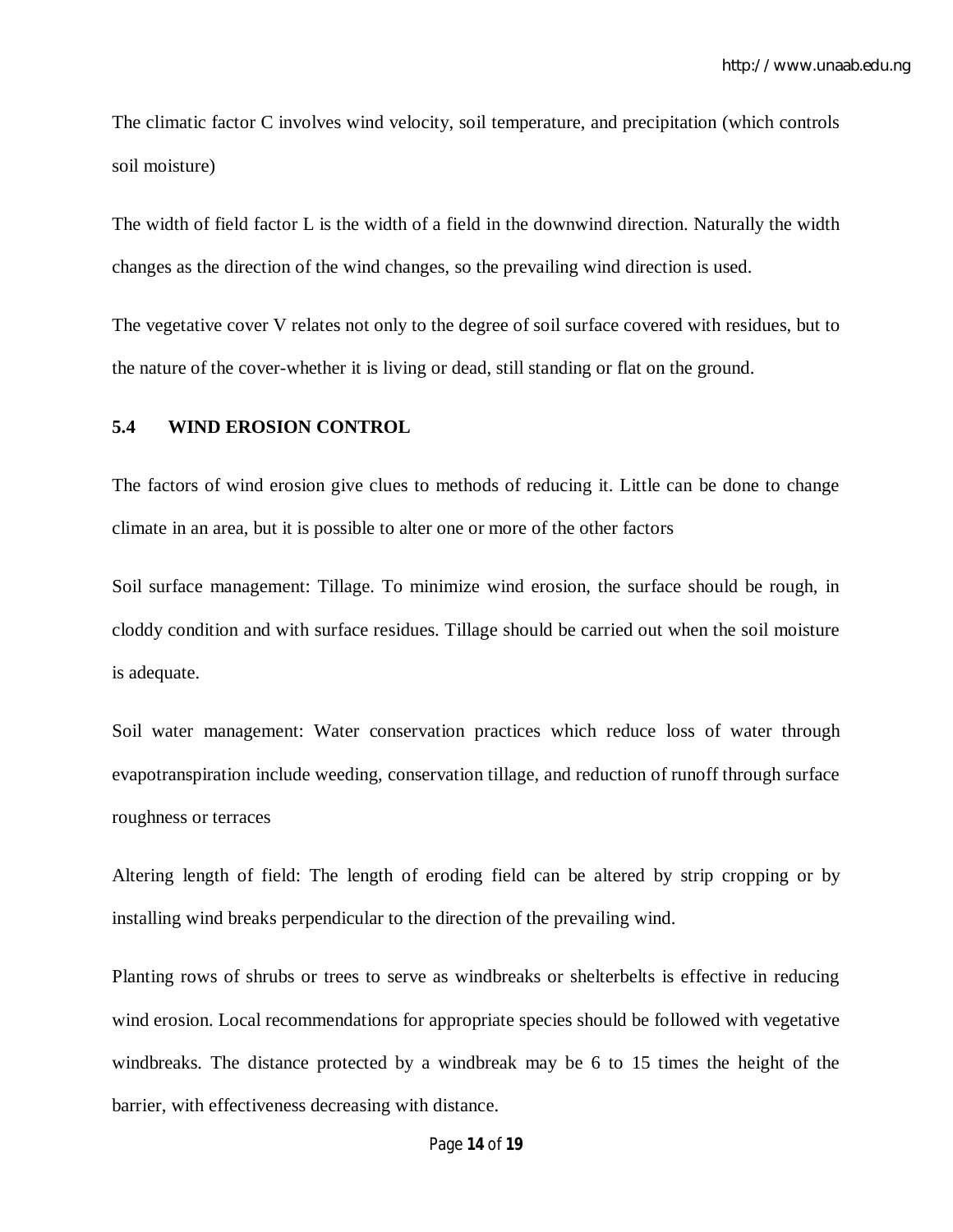Vegetation management: Closely spaced crops are more effective than row crops. Alternating rows of crops such as cotton which is less-wind resistant with sorghum which is more resistant to wind is important. Residues should be left on the fields.

## **6.0 Cultivation and tillage – types of tillage**

The type of tillage practiced can be evaluated by the amount of crop residue managed at the soil surface.

- 1. Conventional Tillage
	- Utilizes the mouldboard plough  $+$  harrow
	- Extensive field research has shown that conventional mouldboard plough systems leave only 1 to 5% of the soil covered with crop residues.
	- The soil is left unprotected during the time of year when runoff and erosion pressures are greatest.
- 2. Conservation Tillage Practices
	- System involves less tillage.
	- At least 30% of the crop residue must be maintained on the soil surface.
	- This system minimizes opportunity for erosion.

Types of Conservation Tillage Practices

- **a) No-till or "No-tillage"** –This is a system whereby no primary tillage is done and a crop is planted directly into a seedbed . 50 to 75% of the land is left covered with residue.
- **b) Mulch tillage** –The soil is prepared or tilled in such a way that the plant residues or other materials are left to cover the surface.
- **c) Reduced tillage or minimum tillage** –This system consist of minimum soil manipulation necessary for crop production. Leaves between 15 to 25% soil cover.
- **d) Contour tillage** –The tillage is done at right angles to the direction of the slope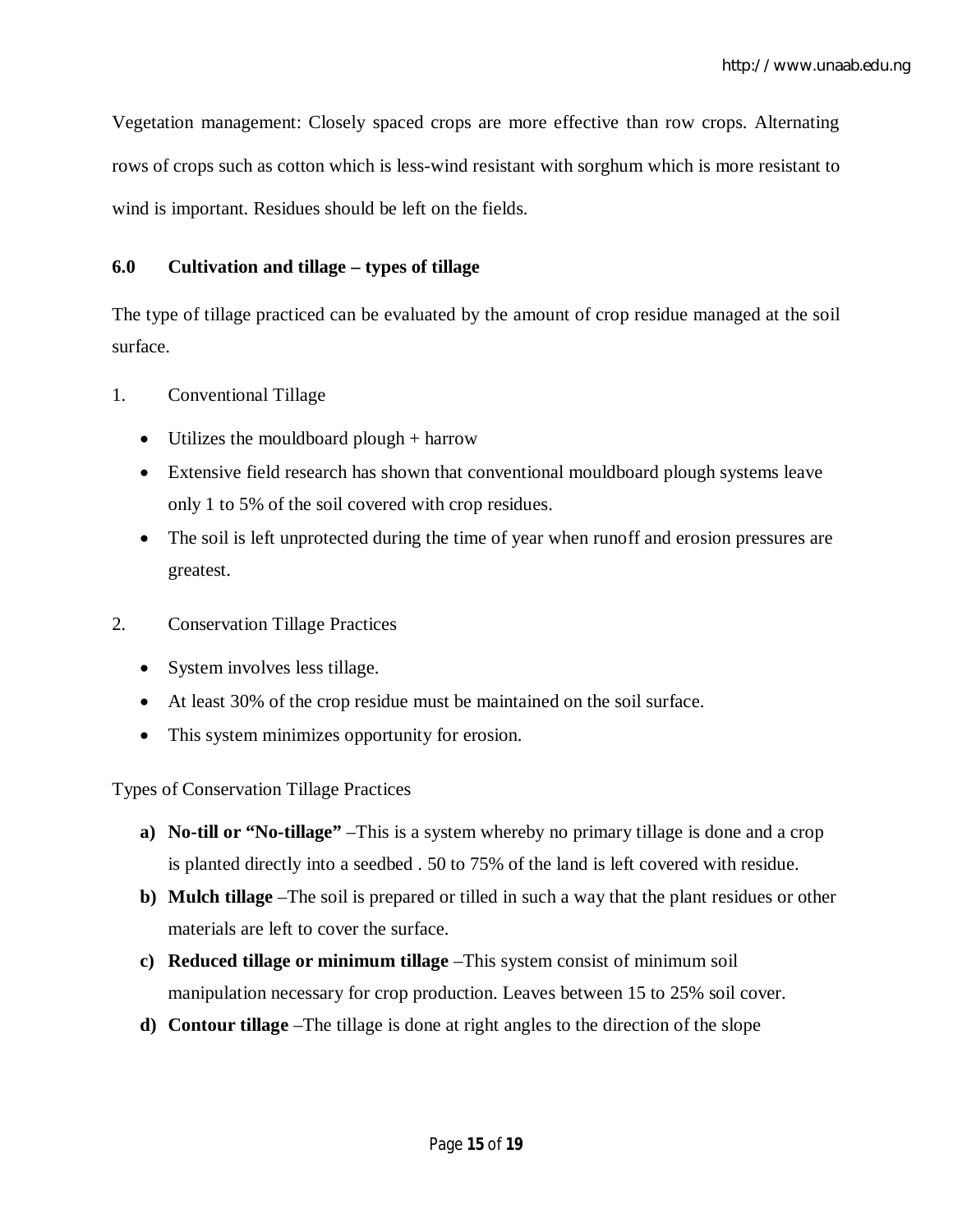- **e) Contour strip cropping** –This is layout of crops in narrow strips in which the farming operations are performed approximately on the contour. Usually strips of grass and closegrowing crops are alternated with those of cultivated crops.
- **f) Strip cropping** –This is the practice of growing crops that require different types of tillage, such as row and sod in alternate strips along contours or across the prevailing direction of wind.

## **7.0 irrigation and drainage**

#### **7.1 Irrigation**

The most limiting factor to all year round food production in the tropics is lack of water in the dry season. This problem is most severe in the arid and semi-arid regions. This problem can be reduced are by conserving as much water in the soil as possible, and irrigation. The irrigation water used must be free of salts, especially those containing sodium.

Irrigation is a method by which water is artificially applied to an area. The methods and manner of application of water include;

- Check basin
- Flooding
- Drip
- Furrow
- Sprinkler
- Border strip
- Center pivot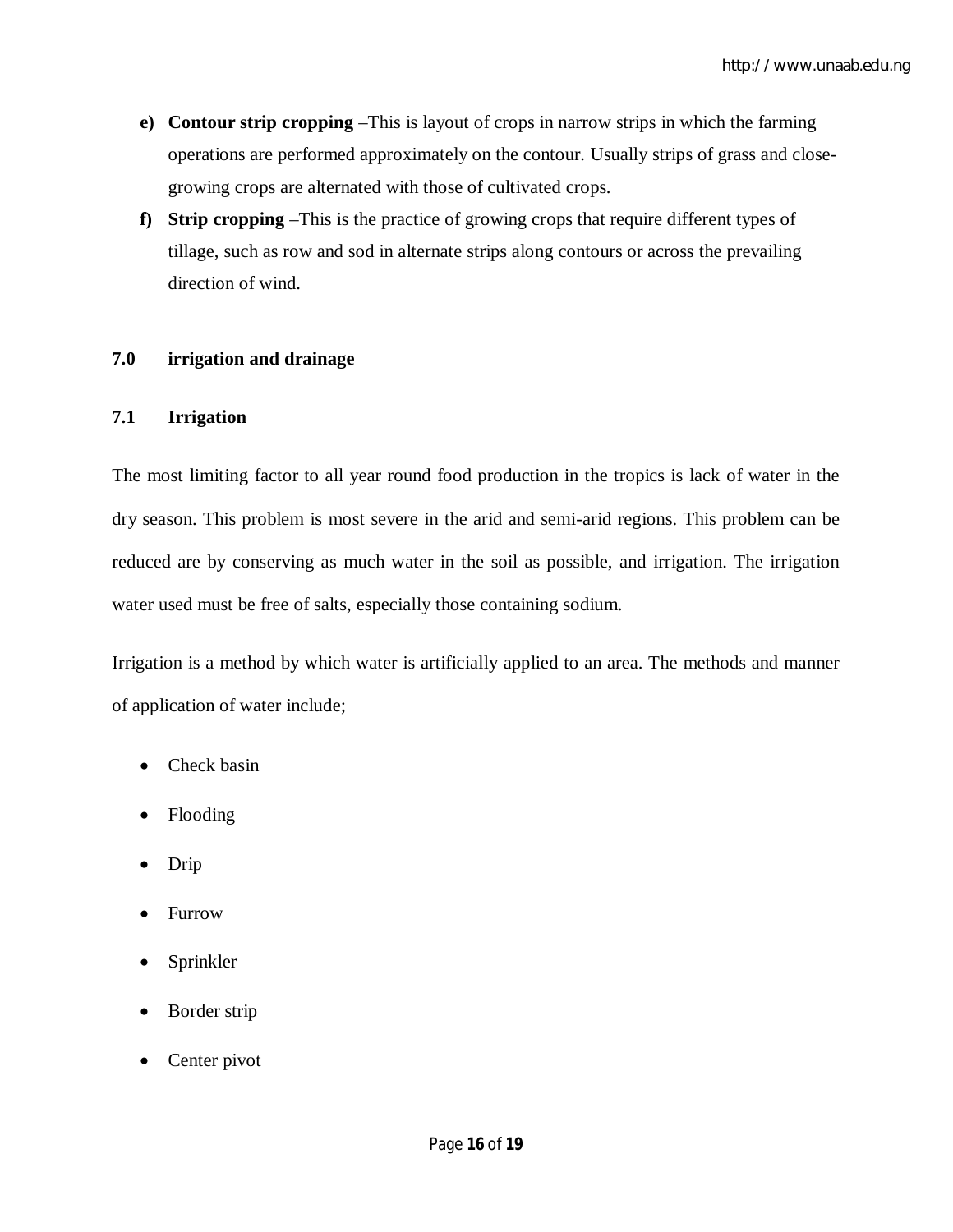Conserving soil moisture during the dry season by the use of suitable agronomic practices is most appropriate since irrigation entails high financial investments.

#### **7.2 Drainage**

A significant drainage problem is present, when water levels are too high and/or proper leaching of the soils cannot take place. However, some agricultural practices required some form of control of the water table. Drainage involves provision of channels, such as open ditches or drain tile, so that excess water can be removed by surface or internal flow. This also involves losing water by percolation. Drainage becomes a problem also when land use adjustment is not feasible, for example switching to rice crops and range lands

It is necessary to determine a cost effective type of drainage method and system. The main objective of drainage is to lower the moisture content of the upper layers of the soil so that oxygen can be available to the crop roots and carbon dioxide can diffuse from the roots.

Two types of drainage systems are used:

- i. Surface drainage (e.g., open ditches)
- ii. Subsurface drainage system, (e.g., mole drainage, clay tile)

#### **8.0 Salinity and alkalinity management**

Saline and alkaline soils are commonly found in the arid regions. Their use for agricultural purposes requires irrigation water, consequently the management of these soils are extremely important.

For effective management of these soils, the following must be considered: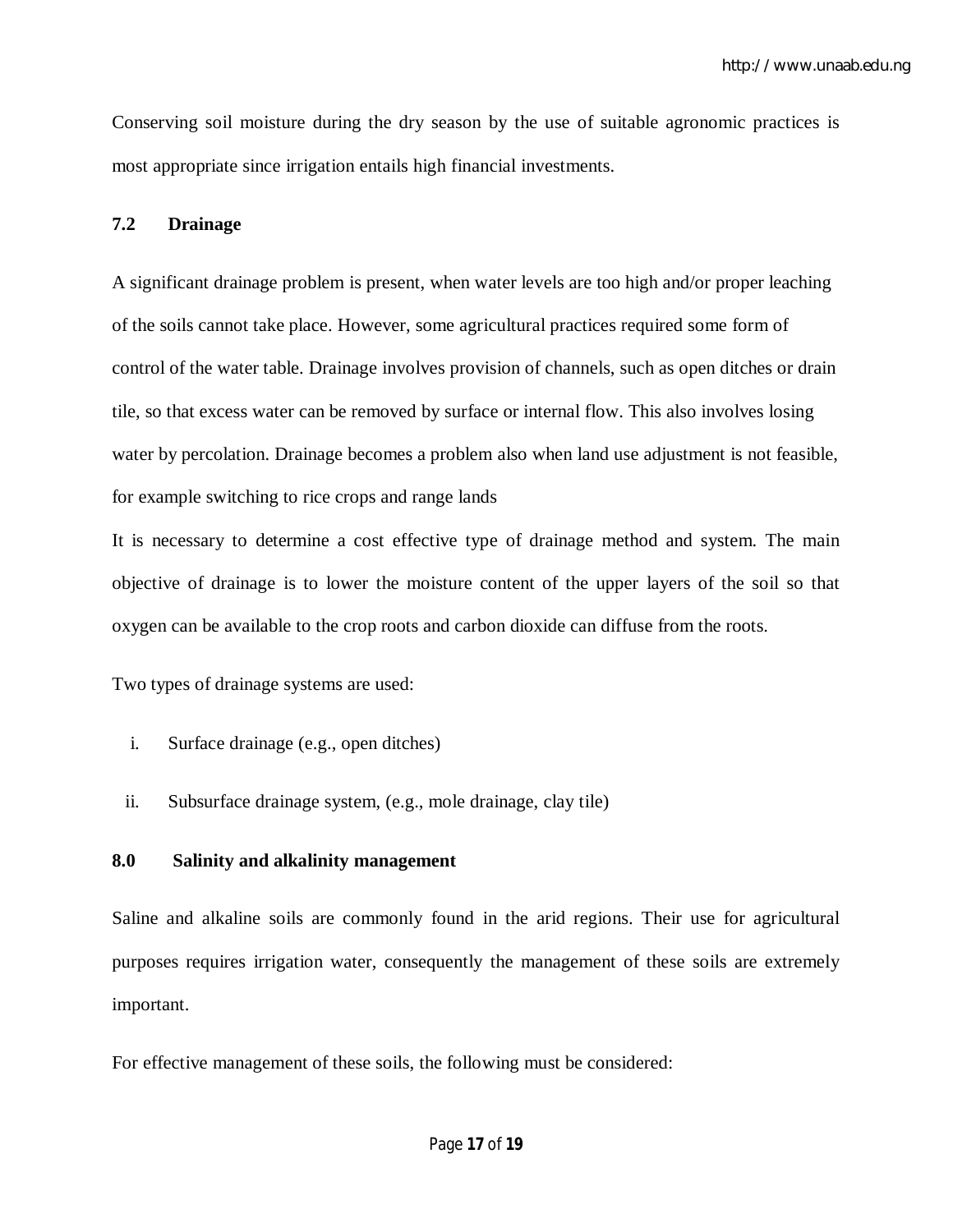- i. The quality of water, especially in relation to its salt content must be properly examined.
- ii. Water high in sodium salts can bring about harmful effects.
- iii. Knowledge of the quality of irrigation water is a requisite for good management of saline soils.

Three types of general management practices have been employed, namely

- a) Eradication underdrainage, leaching or flushing.
- b) Conversion conversion of some of the salts to less injurious forms
- c) Control involves keeping the salt so well distributed throughout the soil that there is no toxic concentration within the root zone.

#### **9.0 Nutrient management**

#### **9.1 Macronutrients**

Management practices should include improving soil conditions that support good plant growth through adequate availability of macronutrients.

- Proper liming
- Adequate fertilizer application and placement
- Proper soil organic matter maintenance

#### **9.2 Micronutrients**

Although the characteristics of each micronutrient are quite specific, some generalizations with respect to management practices are possible.

• Soil acidity change – This can be corrected by liming and by appropriate fertilizer addition, since toxicities of iron and manganese are likely to occur in acid soils.